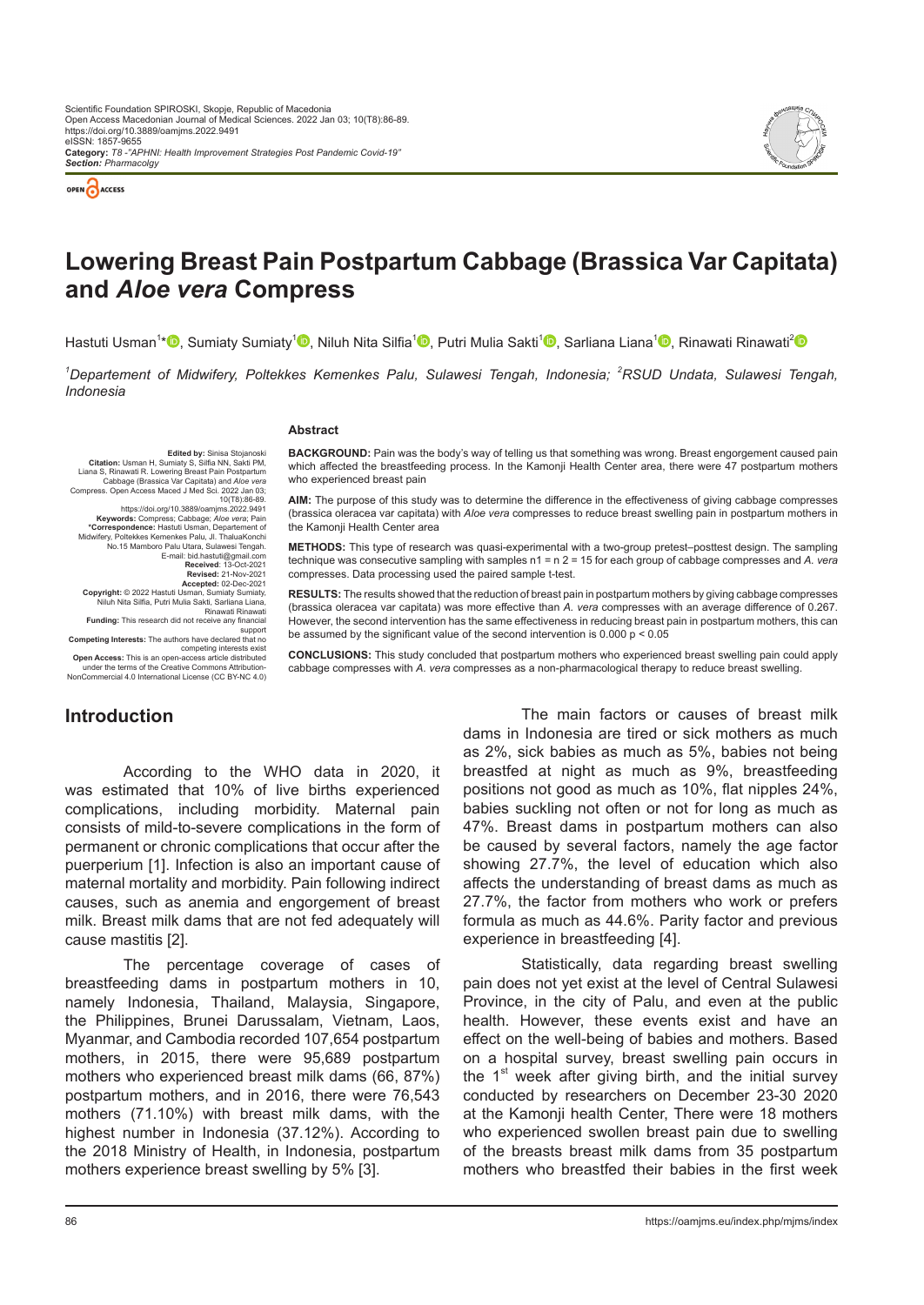after delivery. Six mothers said that it was their first time giving birth, 2 mothers said that their nipples were sinking, 4 mothers said their nipples were blistered, 6 mothers said that they gave birth more than twice and they still feel pain due to breast swelling. Swelling of the breast if left unchecked can cause mastitis and even breast abscess can occur. Treatment of breast pain can be done pharmacologically and nonpharmacologically. Pharmacologically, symptomatic therapy can be given to reduce the pain (analgesic) such as paracetamol, ibuprofen, and nonpharmacologically can be given acupuncture, traditional breast care (hot compresses or cold compresses combined with massage), *Aloe vera*  compresses, cabbage leaf compresses, alternating hot and cold compresses, and ultrasound therapy [5].

The provision of nonpharmacological methods is a control that is cheaper, simpler, effective, and without adverse side effects. One of the nonpharmacological therapies that can be given in reducing breast swelling pain is giving tongue compresses and cabbage leaf compresses. Based on research, *A. vera* has antiinflammatory properties that work to damage, destroy, reduce, or localize (sekuster) both damaged agents and damaged tissues. There is a liquid on the *A. vera*  leaf in the form of a clear liquid like jelly (mucus). This liquid contains anti-bacterial and anti-fungal properties, as well as salicylate which can trigger fibroblasts (skin cells that function to heal wounds). Therefore, *A. vera* is believed to be able to heal wounds, reduce pain, and is efficacious as an anti-swelling [6]. Astuti, dkk research, *A. vera* compresses are proven to reduce pain in areas of the body that experience swelling. The decrease in the pain scale of breast swelling after being given an *A. vera* compress [7], according to Green, occurs due to the high content of amino acids, minerals, polysaccharides in *A. vera* leaves which function to reduce swelling pain and breast inflammation [8].

In addition to giving *A. vera* compresses, giving cabbage compresses is also effective in reducing breast pain, based on Sharma's research (2018) showing the use of cabbage leaves can reduce pain (85.9% to 13%), breast pain (80% to 10%), redness (75% to 11%) [9]. Where cabbage leaves contain the amino acid glutamine which can treat all types of inflammation, one of which is breast inflammation [10]. Cabbage leaves contain the amino acid methionine which acts as an antibiotic and other ingredients such as sinigrin (Allylisothiocyanate), mustard oil, magnesium, sulfur oxylate heterosides which can help widen the capillaries, thereby increasing blood flow in and out of the area and allowing the body to reabsorb it fluid that is blocked in the breast so that it can reduce breast swelling [11].

Based on this background, researchers are interested in researching "Reducing Postpartum Breast Pain with the use of Cabbage (Brassica Var Capitata) and *A. vera* Compresses in the Kamonji Health Center area." breasts in postpartum mothers in the Kamonji Health Center area.

#### Open Access Maced J Med Sci. 2022 Jan 03; 10(T8):86-89. 87

#### **Methods**

This type of research uses a quasi-experimental design with a two-group pretest–posttest design. The study was carried out from April 1 to May 29, 2021. The population in this study were postpartum mothers who experienced breast pain in the Kamonji Health Center area as many as 47 people, with a total sample of n1 = n2 = 15 for each group of cabbage compresses and *A. vera* compress groups. The sampling technique used consecutive sampling. The data collection in this study is primary data by conducting a direct assessment of the incidence of breast pain using the Numeric Rating Scale (NRS) pain observation sheet and secondary data from related agencies. Data processing used the paired sample t-test.

#### **Results**

Based on the characteristics of the respondents in Table 1, it shows that the highest cauliflower group respondents were in primiparas as many as 9 people (60.0%), highly educated as many as 7 people (46.7%), respondents aged 20−35 years as many as 11 people (73, 3%), mothers who do not work as many as 10 people (66.7%). While the respondents in the experimental group of *A. vera* compresses were the highest in primiparas as many as 7 people (46.7%), with basic education as many as 7 people (46.7%), respondents aged 20−35 years as many as 11 people (73.3%), and mothers who do not work as many as 14 people (93.3%).

|  | Table 1: Characteristics of postpartum mothers with breast |  |  |  |
|--|------------------------------------------------------------|--|--|--|
|  | pain in the kamonji community health center                |  |  |  |

| Characteristics                       | Experimental group |              |                    |       |  |
|---------------------------------------|--------------------|--------------|--------------------|-------|--|
|                                       |                    | Kol compress | Aloe vera compress |       |  |
|                                       | N                  | $\%$         | N                  | $\%$  |  |
| Parity                                |                    |              |                    |       |  |
| Primipara                             | 9                  | 60,0         | $\overline{7}$     | 46,7  |  |
| Multipara                             | $\overline{4}$     | 26,7         | 6                  | 40,0  |  |
| Grande                                | $\overline{2}$     | 13,3         | $\overline{2}$     | 13,3  |  |
| Total                                 | 15                 | 100,0        | 15                 | 100,0 |  |
| Education                             |                    |              |                    |       |  |
| Basic (Elementary/junior high)        | $\overline{2}$     | 13,3         | 7                  | 46,7  |  |
| Intermediate (high school/equivalent) | $\overline{7}$     | 46,7         | $\overline{7}$     | 46,7  |  |
| Higher Education (D1-S3)              | 6                  | 40.0         | 1                  | 6,7   |  |
| Total                                 | 15                 | 100,0        | 15                 | 100,0 |  |
| Age (Years)                           |                    |              |                    |       |  |
| 20                                    | 1                  | 6,7          | 3                  | 20,0  |  |
| $20 - 35$                             | 11                 | 73,3         | 11                 | 73,3  |  |
| >35                                   | 3                  | 20,0         | 1                  | 6,7   |  |
| Total                                 | 15                 | 100,0        | 15                 | 100,0 |  |
| Job                                   |                    |              |                    |       |  |
| Does not work                         | 10                 | 66.7         | 14                 | 93,3  |  |
| Work                                  | 5                  | 33,3         | 1                  | 6,7   |  |
| Total                                 | 15                 | 100,0        | 15                 | 100,0 |  |

Total Primary Data Source 2021.

Table 2 shows that the level of pain of the experimental group respondents before the cabbage compress was mostly found in moderate pain as many as 9 people (60.0%), after the cabbage compress there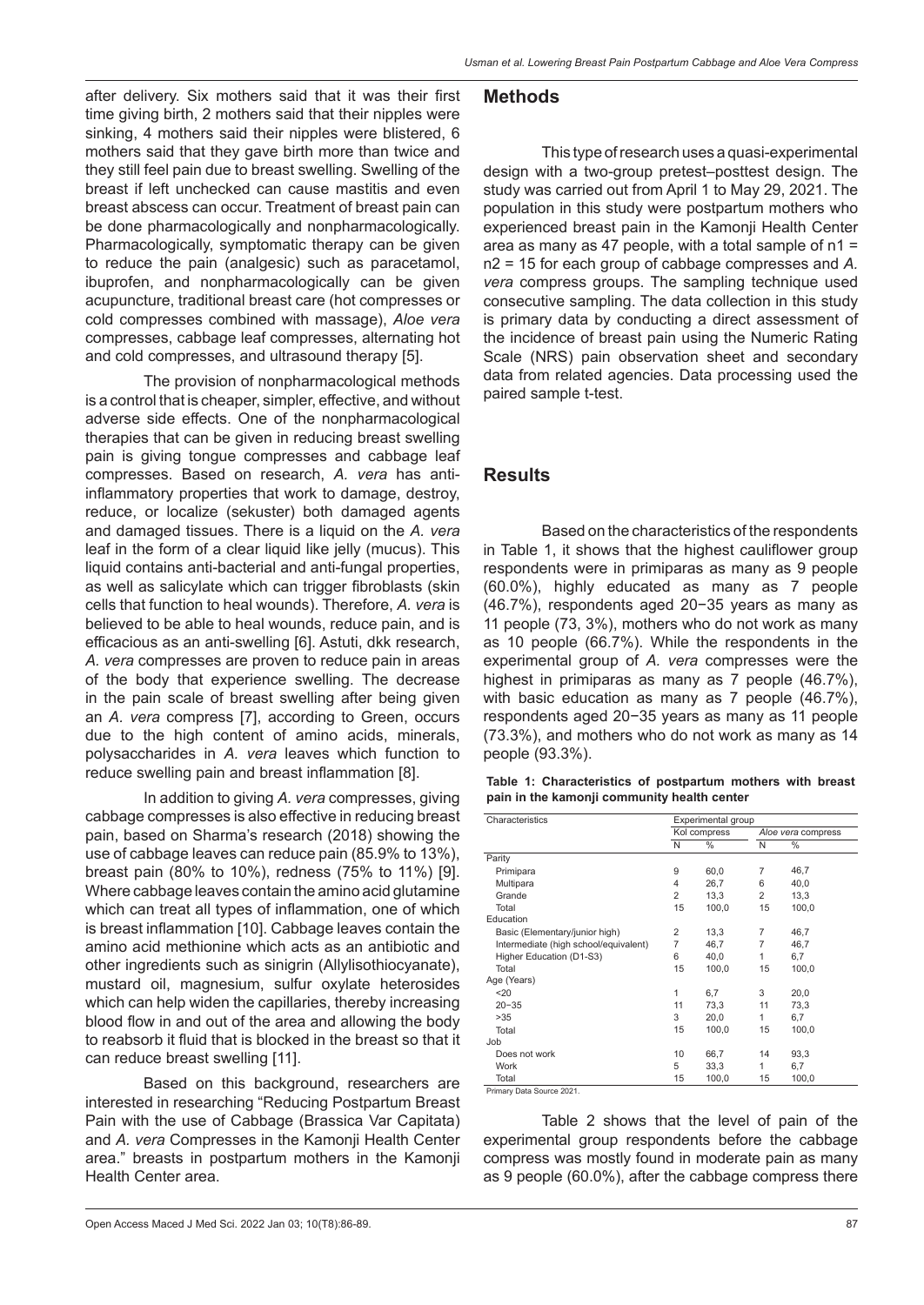was a decrease in the level of pain that was not painful by 4 people (26.7%), 10 people (66.7%) mild pain and no severe pain. The level of pain of the experimental group respondents before the *A. vera* compress was mostly found in moderate pain as many as 10 people (66.7%). After the *A. vera* compress, there was a decrease in the level of pain that was not painful by 3 people (20.0%), mild pain 9 people (60.0%), and no severe pain.

**Table 2: Presentation of pain levels before and after administration of cabbage compresses and** *Aloe vera* **to postpartum mothers with breast pain in the Kamonji Health Center area**

| Pain Level               | <b>Kol Compress</b> |       |           |       | Aloe vera Compress |       |           |          |
|--------------------------|---------------------|-------|-----------|-------|--------------------|-------|-----------|----------|
|                          | Pre test            |       | Post test |       | Pre test           |       | Post test |          |
|                          | N                   | %     | N         | %     | N                  | $\%$  | N         | %        |
| No Pain                  |                     | 0     | 4         | 26.7  |                    | 0     | 3         | 20.0     |
| Light                    | 5                   | 33.3  | 10        | 66.7  | 2                  | 13.3  | 9         | 60.0     |
| Currently                | 9                   | 60.0  |           | 6.6   | 10                 | 66.7  | 3         | 20.0     |
| Heavy                    |                     | 6.7   |           | 0     | 3                  | 20.0  | 0         | $\Omega$ |
| Total                    | 15                  | 100.0 | 15        | 100.0 | 15                 | 100.0 | 15        | 100.0    |
| Primary Data Source 2021 |                     |       |           |       |                    |       |           |          |

Based on Table 3, it can be seen that the statistical score in the pretest group of the cabbage compress experiment had an average score of 4.27, after giving the cabbage compress the average score was 1.60, with an average difference of 2.67 and p value of 0.000 <0.05. From the statistical results above, it is known that there is a decrease in the level of pain after giving cabbage compresses to postpartum mothers who experience breast pain. The statistical score in the pretest group of the *A. vera* compress experiment had an average score of 4.67, after giving the *A. vera* compress the average score was 2.27, with an average difference of 2.4 and p value of 0.000 <0.05. From the statistical results above, it is known that there is a decrease in the level of pain after giving *A. vera* compresses to postpartum mothers who experience breast pain.

**Table 3: The average level of pain before and before giving cabbage compresses to postpartum mothers who experience breast pain in the Kamonji Health Center area**

| Variable                  | N  | Minimum | Maximum | Mean | <b>SD</b> | p value |
|---------------------------|----|---------|---------|------|-----------|---------|
| <b>Kol Compress</b>       |    |         |         |      |           | .000    |
| Pre test                  | 15 | 2       | 8       | 4.27 | 1.624     |         |
| Post test                 |    |         | 5       | 1.60 | 1.454     |         |
| Aloe vera compress        |    |         |         |      |           | .000    |
| Pre test                  | 15 | 2       |         | 4.67 | 1.543     |         |
| Post test                 |    |         | 5       | 2.27 | 1.751     |         |
| Primary Data Source 2021. |    |         |         |      |           |         |

Based on Table 4 shows the comparison of the average pain level of the cabbage compress group and the *A. vera* group. Based on the paired sample t-test, the average level of pain before and after the cabbage compress was 2,667. While the average level of pain before and after the *A. vera* compress was 2,400, so that the Sig value  $= 0.00$  < 0.05. Based on these results, it can be concluded that H0 is rejected and Ha is accepted, namely that there is a difference in the effectiveness

**Table 4: The effectiveness of cabbage compresses with** *Aloe vera* **compresses on reducing breast pain in postpartum mothers in the Kamonji Health Center area**

| Group                                 | Mean  | Sia.  |  |  |  |
|---------------------------------------|-------|-------|--|--|--|
| Pre test-post test Kol Compress       | 2.667 | 0.000 |  |  |  |
| Pre test-post test Aloe vera Compress | 2.400 | 0.000 |  |  |  |
| Primary Data Source 2021.             |       |       |  |  |  |

of cabbage compresses with *A. vera* compresses on reducing breast pain in postpartum mothers in the Kamonji Health Center area in 2021. Where cabbage compresses are more effective than *A. vera* compresses with a difference in average value (Average 0.267).

### **Discussion**

The results showed that before the pain was given the cabbage compress there was a decrease in the intensity of breast pain, the change in the level of postpartum mothers became lighter and even there was no pain with an average difference of 2.67. The pain felt by the respondents is a physiological thing in postpartum mothers. Breast engorgement occurs due to an increase in the volume of breast milk, and lymphatic and vascular congestion and interstitial edema for 2 weeks after birth, breast milk is not sucked in adequately, so it collects in the ductal system resulting in swelling and pain [12].

Cabbage (Barssica Oleracea Var capitata) is rich in sulfur content which can reduce breast swelling and inflammation. contains the amino acid methionine which functions as an antibiotic and other ingredients such as sinigrin (Allylisothiocyanate), mustard oil, magnesium, sulfur oxylate heterosides which can help widen capillary blood vessels, thereby increasing blood flow in and out of the area and allowing the body to reabsorb fluids blocked in the breast so that it can reduce breast swelling [11]. Research by A-Reum Lim, Ji-Ah Song which compared Cabbage Compression Early Breast Care (CCEBC), early breast care (EBC), and General Nursing Breast Care GNBC to reduce breast pain and swelling in primiparous mothers and results showed that The results obtained are that CCEBC is effective in reducing breast pain and breast swelling compared to EBC and GNBC in primiparous mothers after cesarean delivery [3].

The steps for doing a good cabbage compress are breast compresses with cold cabbage that have been washed and affixed to the breasts for 20 min or until the cabbage withers is placed in a bra which is done two times a day for 3 days [4]. This is in line with the research conducted by Damayanti *et al*., which showed that the analysis of cold cabbage leaf compresses had a significant effect on decreasing the swelling scale, the intensity of breast pain, and increasing the amount of breast milk with a p-value of 0.000 each ( $\alpha$  < 0.05) [13], [14].

The administration of *A. vera* compresses also showed effective results in reducing the intensity of breast pain, changing the postpartum mother's pain level to be lighter and even painless with an average difference of 2.4. *A. vera* is a functional plant because all parts of the plant can be used, both for body care and to treat various diseases. *A. vera* contains carboxypeptidase and bradykinase enzymes that inhibit